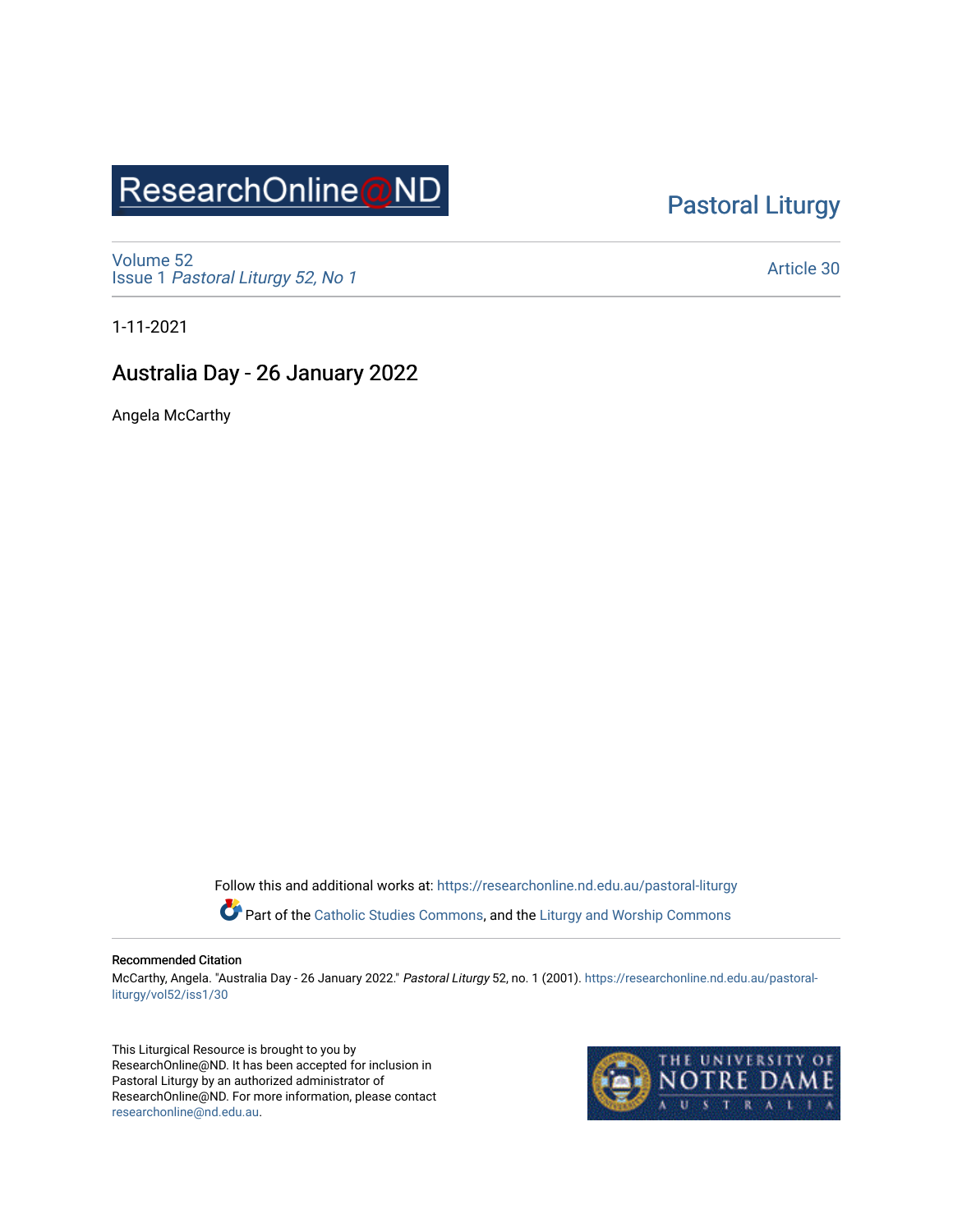

# **26 January 2022**

Australia Day

Reflection by Angela McCarthy

## **Introduction**

Australia Day continues to be a fraught time for many Australians, particularly our Indigenous sisters and brothers. The readings help us to view these difficulties with a much deeper perspective than a solely political stance or viewed through notions of power.

## **Penitential Act**

Use one of the *Roman Missal* texts or this optional litany form:

Lord Jesus, you showed us how to be poor in spirit. Lord, have mercy. You show us how to welcome God into our lives. Christ, have mercy. You bring peace to all who are tormented. Lord, have mercy.

## **Collect**

*Grant we pray, O Lord our God, that as the cross shines in our southern skies, so may Christ bring light to our nation, to its people old and new and by saving grace, transform our lives.*

## **First Reading**

### **Isaiah 32:15-18**

In this chapter of Isaiah, the prophet speaks of the when the cosmic covenant is restored and the whole of creation is transformed by justice and righteousness.

## **Responsorial Psalm**

### **Psalm 84(85)**

*The Lord speaks of peace to his people.*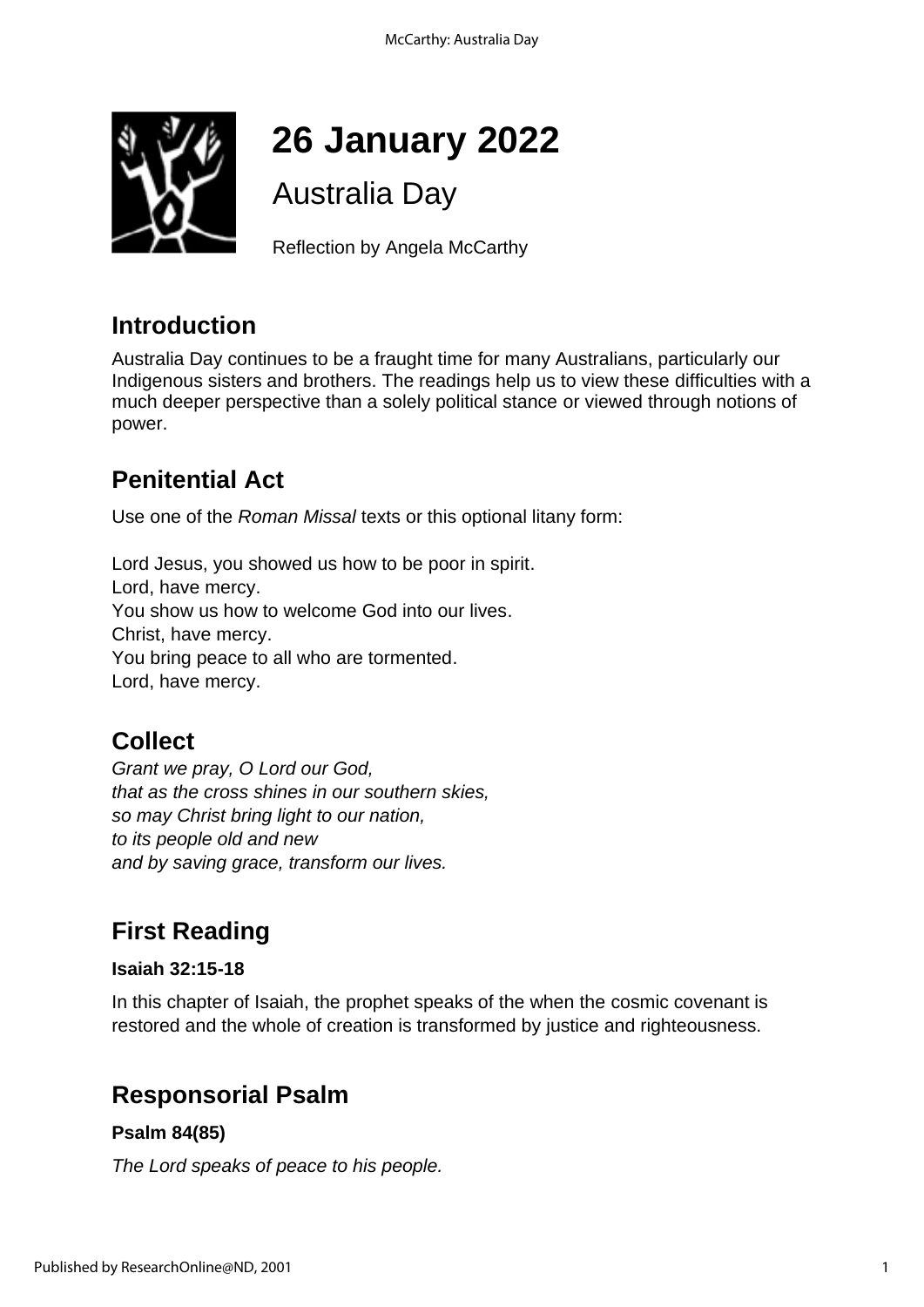The response to the psalm holds together the first reading and the gospel. What attitudes can we choose that bring peace into our own part of the world? The prophet Isaiah imagines the possibilities when the Spirit restores the whole of creation and Jesus imagines a society that will be based on love and justice if everyone follows his guiding words in the 'beatitudes'.

## **Second Reading**

### **1 Corinthians 12:4-11 or Romans 12:9-13**

The Corinthians pericope is perhaps very well known to many of us. There are many gifts but only the one Spirit from whom they all come. In Australia today we need to pray that all the gifts of those who have been here for over 60,000 years and those who have been here for only just over 200 years can recognise each other's gifts and be grateful.

The reading from Romans gives very good advice to us all. Do not let love be a pretence, make it real. Respect, hard work, hope and hospitality are the key ingredients.

## **Gospel Reading**

### **Matthew 5:1-12a or Luke 12:22-32**

Matthew's gospel centres around the choices in life that make our experience one of love and happiness. Luke's gospel encourages us to understand that God cares for us in every possible way. We must set our hearts on the kingdom and then everything else will fall into place.

## **Reflection**

The celebration of Australia Day on 26 January continues to bring disharmony and to many people it is a confronting 'celebration' of invasion and dispossession. The readings for today's liturgy offer us ways in which to live in this world that will replace the loss with hope. The Collect refers to the cross that shines in our southern skies. This has been a marker for the First Nations people for over 60,000 years and was also a marker for the first settlers who came to Australia by ship. As Christians, it reminds us that our salvation comes through the cross and resurrection of Christ and he is indeed the light that shines on us all. In the light of salvation there is no difference between us, we are all loved by God. The Collect concludes that to Australia's 'people old and new' this saving grace can transform our lives.

In the controversial third verse of our national anthem, Christ is recognised as our 'head and cornerstone'. His way and truth will guide our path and our lives of sacrifice and love will reflect our 'Master's care'. It is appropriate on this day to use all three verses, perhaps as a recessional song. We can pray that it becomes a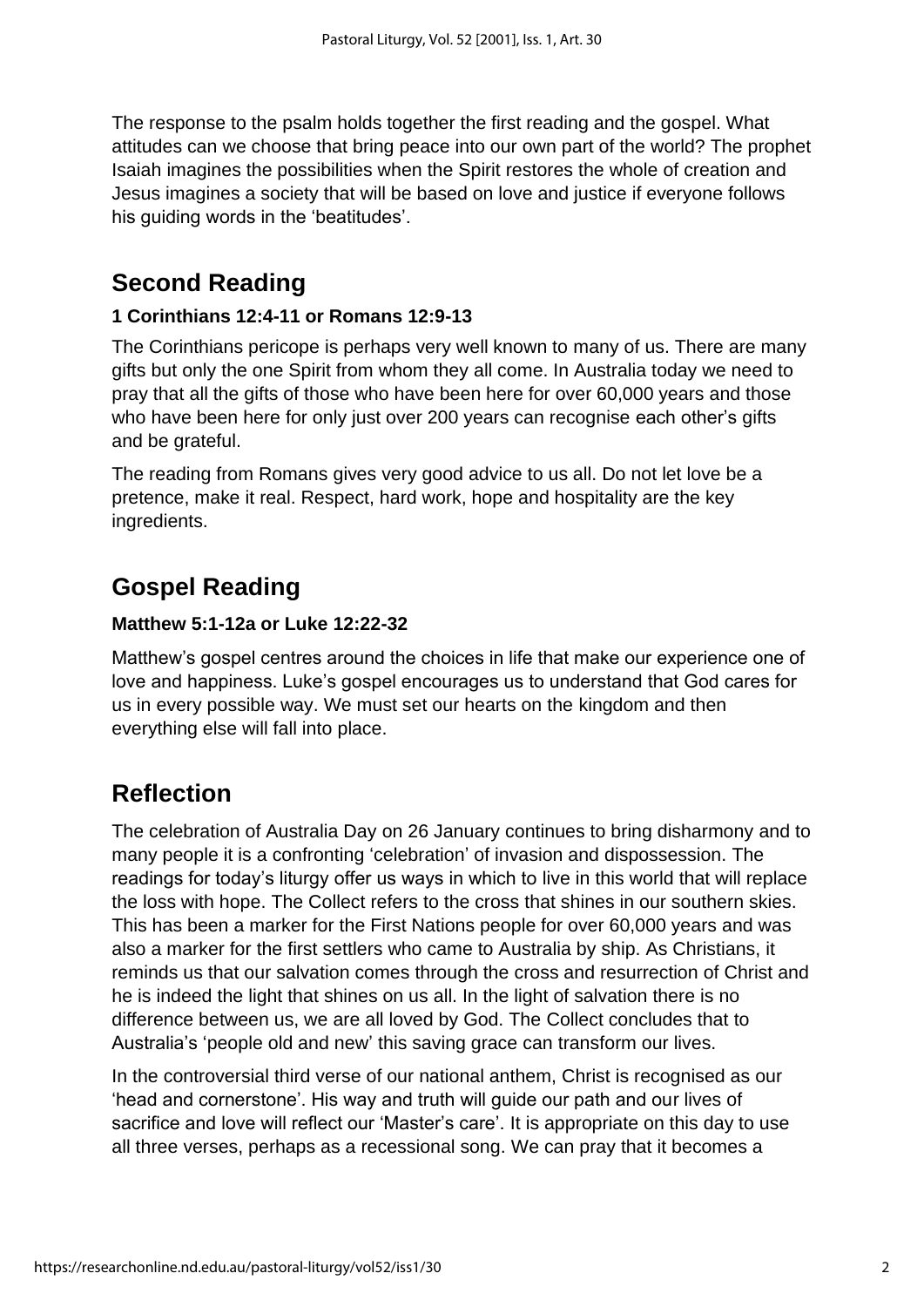reality and that our nation will welcome many from 'across the seas' as we have 'boundless plains to share'.

Transformation only comes when the desire and the openness to change allows it to happen. God works within us when we allow divine love to be shown in our lives. In the first reading from Isaiah, the prophet imagines what it will be like when 'justice will come to live and integrity in the fertile land; integrity will bring peace, justice give lasting security'. Isaiah's audience had suffered the consequences of invasion after the rulers of Jerusalem had broken the covenant with God. But when the Spirit is poured out all of creation will be transformed. Today we can pray that such peace and justice will come for all people who live in Australia and for those who seek safety with us as refugees and asylum seekers.

The psalm also speaks of peace for the people when mercy and faithfulness have met, when 'justice shall march before him, and peace shall follow his steps'. This is achievable if we are open to transformation. Imagine if our conversations revolved around justice for all, respect and hospitality for all! Paul tells the Corinthians that the variety of gifts all come from the same Spirit and therefore respect is required for them all. The Corinthians were a very diverse people with people from many ethnicities as it was a busy port in the ancient world and suffered from conflicts of interest as we do. Imagine if our respect for the gifts of all First Nations people and those who seek shelter in our vast land as well as those who have been born here was true and evident in our politics, our workplaces, places of learning, our homes and places of rest and recreation. Paul's letter to the Romans, an alternate reading, also talks of respect and authentic love; let love 'not be a pretence' and that hospitality should be our 'special care'. Imagine if there were no doors shut in people's faces and efforts made to ensure that we work with a hope that makes us all cheerful.

The two gospels offered for today's liturgy show us Jesus' teaching about bringing to life the kingdom of heaven. The Jewish wisdom in the sayings that we refer to as 'beatitudes' in Matthew 5 begin and end with 'for theirs is the kingdom of heaven' and focus on the spiritual attitudes that we need to live our Christian lives as witnesses. Luke's account centres on Jesus teaching his disciples not to be worried about the little things because 'it has pleased your Father to give you the kingdom'. Do not worry about what you wear, eat or drive, God will give us all that we need. It is very clear how we are to live so that the kingdom can be here on earth, here and now in Australia, not in some imagined time in the future. Salvation is real, it is for all of us, and we will experience what that means if we are willing to be transformed.

The prayer over the offerings asks that the fruits of the earth, tended by our hands, will bring 'a blessing on our land and peace to all who dwell here'. Let us offer ourselves in this celebration of the Eucharist as a community who will work towards peace in Australia for all people.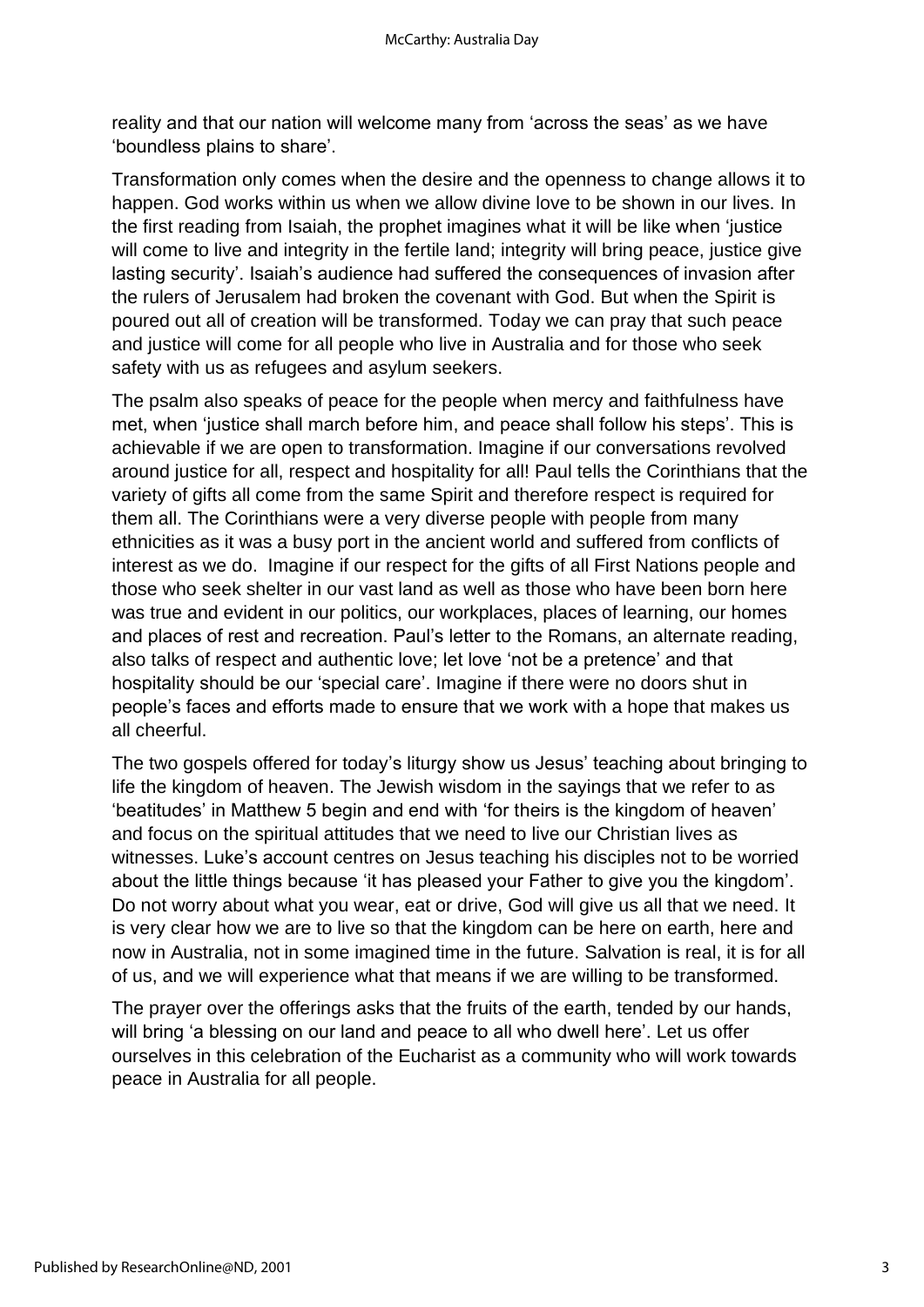## **Prayer of the Faithful**

## **Introduction**

The readings today have all offered us ways to bring peace into our world. Let us pray for peace in this Australian context.

## **Petitions**

We pray for the Church in Australia that the work of the Plenary Council will continue strongly and come to fruition at the second assembly in July this year. *(Pause)* Lord hear us OR We pray to the Lord.

We pray for the world and political leaders of every nation, that they can be conscious of and care for the underprivileged and the stranger, especially those present in our own communities.

*(Pause)* Lord hear us OR We pray to the Lord.

We pray especially for the leaders of Australia that they be effective and just leaders for all Australians within this ever-changing society. May they always act with integrity.

*(Pause)* Lord hear us OR We pray to the Lord.

We pray for all those seeking refuge because of political crisis and war. May they be treated with justice and hospitality and so be made welcome in their search for a new life and homeland.

*(Pause)* Lord hear us OR We pray to the Lord.

We pray for all the First Nations people of Australia. May they be comforted by the love and efforts for peace from within the wider Australian community. *(Pause)* Lord hear us OR We pray to the Lord.

We pray for all the members of our Parish who are away or travelling during this time, may they have a peaceful rest with family and friends and be brought safely back to us.

*(Pause)* Lord hear us OR We pray to the Lord.

## **Conclusion**

We offer these petitions with the hope and confidence that they will be heard and granted according to God's will, through the power of the Spirit and in the name of Christ our Lord.

### **Amen.**